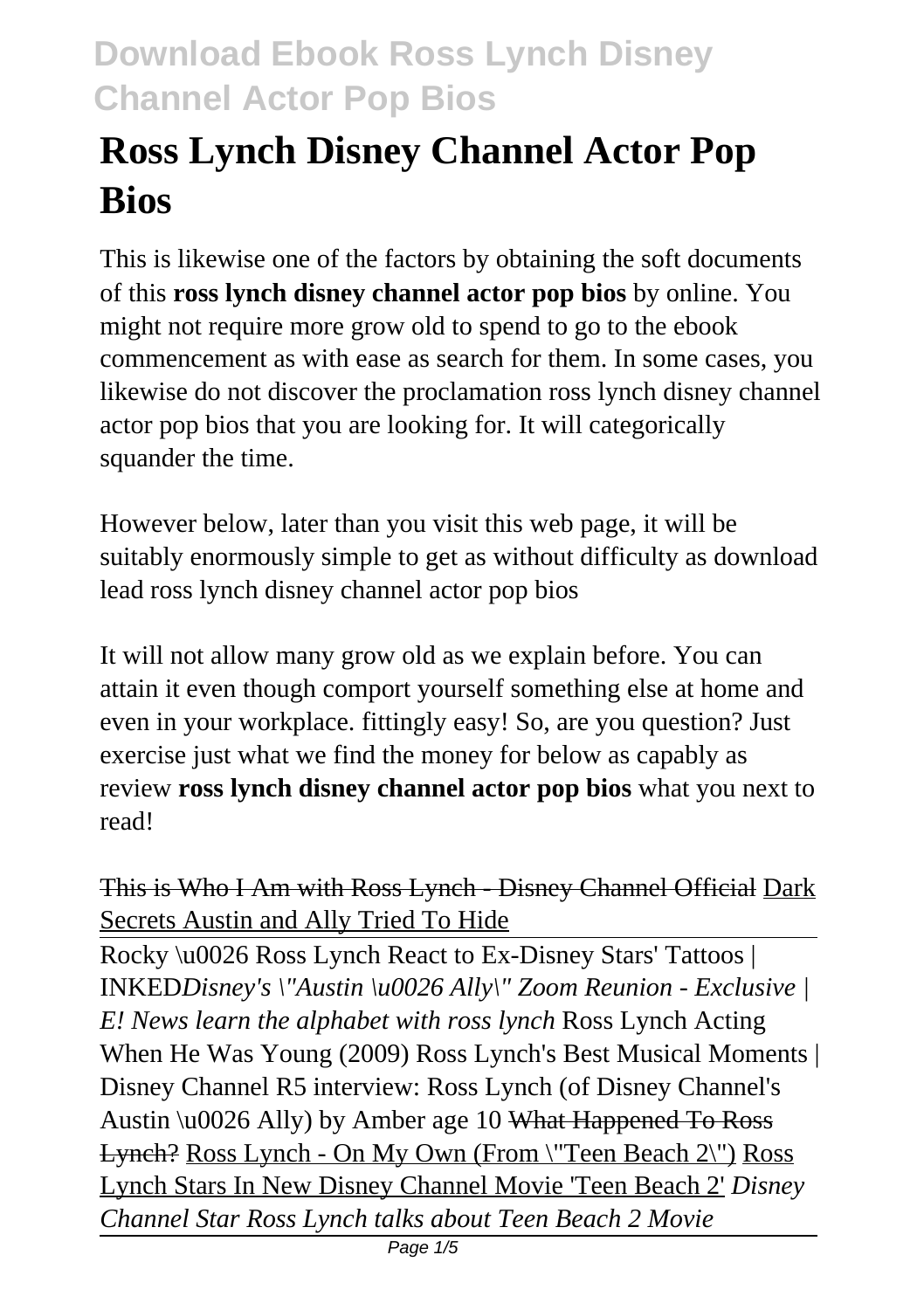Ross Lynch Being a Good boyfriend For 1 min straight to Jaz sinclair

Teen Beach 2 - Gotta Be Me - Dancing with the Stars [HD] Ross Lynch Kisses (Laura Marano, Maia Mitchell, Courtney Eaton) *ALL AUSLLY KISSES Making Chocolate Chip Cookies With ROSS | Rydel Lynch* **Austin Moon (Ross Lynch) - The Way That You Do** [HD] Austin Moon (Ross Lynch) - Can You Feel It [HD] Austin Moon (Ross Lynch) - I Got That Rock'n Roll (Reprise) [HD] Ross Lynch - Locked Out Of Heaven (From \"Status Update\") feat. Olivia Holt Ross Lynch Watches Fan Covers on YouTube | Glamour Ross Lynch's Cutest and Funniest Moments | Disney Channel **Austin Moon (Ross Lynch) and Ally Dawson (Laura Marano) - Don't Look Down [HD] Where's Austin Moon From Austin \u0026 Ally? See What Ross Lynch Is Up To** Ross Lynch - On My Own (From \"Teen Beach 2\"/Sing-Along) Ross Lynch - Better Than This - AUSTIN \u0026 ALLY im DISNEY CHANNEL Ross Lynch - This Is Who I Am *Ross Lynch Disney Channel UK Promo Shoot Behind the Scenes [HD]* **Ross Lynch - Heard It On The Radio (from \"Austin \u0026 Ally\") Official Video** *Ross Lynch Disney Channel Actor* Ross Lynch, Actor: Austin & Ally. Ross Lynch debuted his acting

career as 'Austin Moon' in the Disney Channel original comedy series "Austin & Ally." This role has earned him 4 Kids Choice Awards for 'Favorite TV Actor' (2013-2016) and 3 Teen Choice Awards for 'Choice TV Actor: Comedy' (2014-2016). In summer 2013, Lynch starred as 'Brady' in Disney Channel's blockbuster original ...

#### *Ross Lynch - IMDb*

Ross Shor Lynch is an American teen actor, singer, musician, and dancer. He is known for his role as Austin Moon on the Disney Channel sitcom Austin& Ally and Brady in the Teen Beach Movie series. Ross is currently in a band with his older siblings and family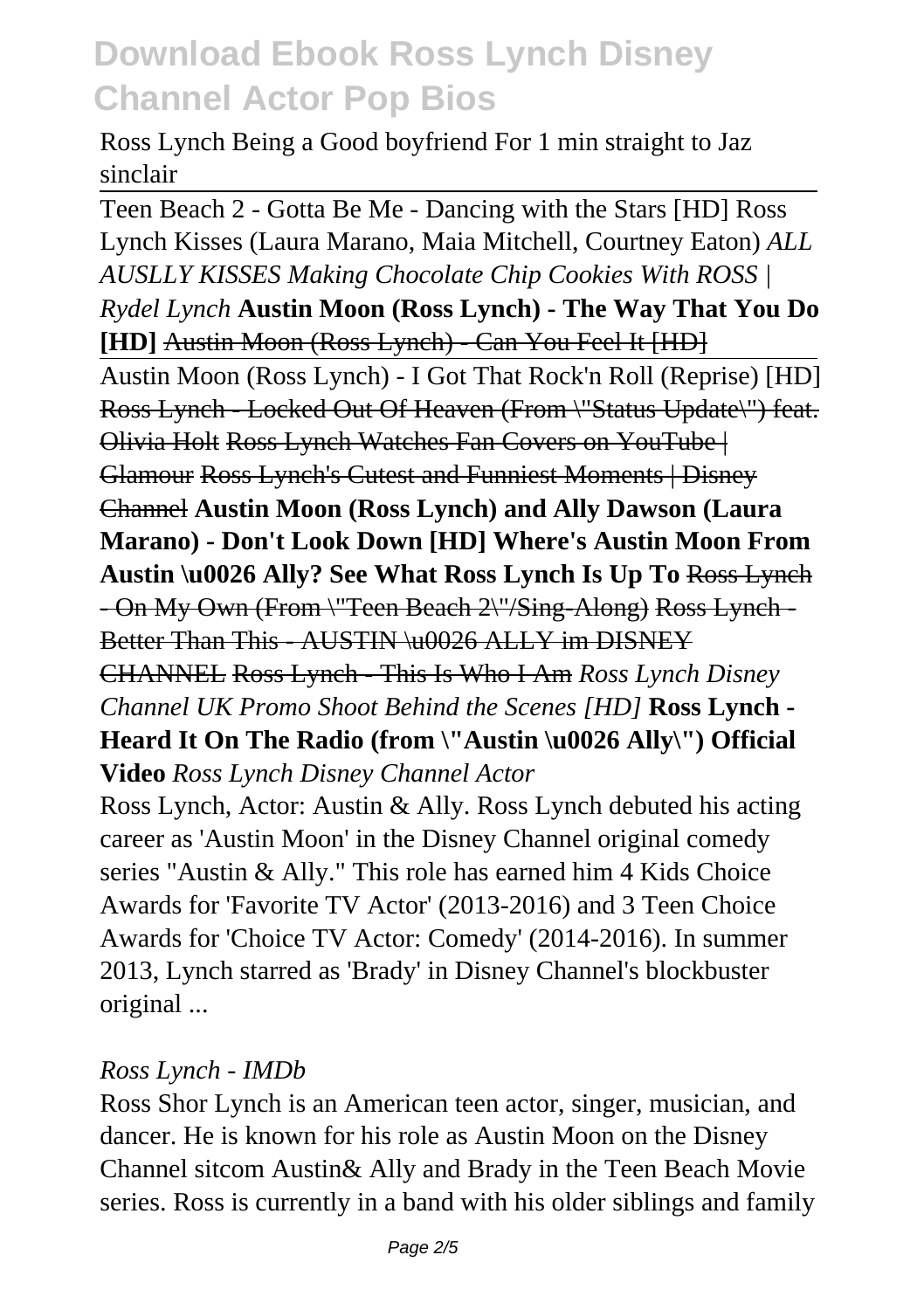friend, Ellington Ratliff. The band...

#### *Ross Lynch | Disney Wiki | Fandom*

Ross Shor Lynch (born December 29, 1995) is an American teen actor, singer, instrumentalist, and dancer. He is best known for portraying Austin Moon on the Disney Channel television series Austin & Ally , and performs in his family band called R5 with his brothers Riker Lynch , Rocky Lynch, sister Rydel Lynch and the family's best friend, Ellington Ratliff.

#### *Ross Lynch | Disney Channel Wiki | Fandom*

As an actor, he is known for his debut role as Austin Moon on the Disney Channel original series Austin & Ally, and for his role as Brady in the Teen Beach Movie series. Ross Lynch. Lynch in 2013. Born. Ross Shor Lynch. ( 1995-12-29) December 29, 1995 (age 24) Littleton, Colorado, U.S. Occupation.

#### *Ross Lynch - Wikipedia*

Ross Shor Lynch (born December 29, 1995) is an American singer, songwriter, actor, and musician. He is one of the founding members of the pop rock band R5. As an actor, he is known for his debut role as Austin Moon on the Disney Channel original series Austin & Ally, and for his role as Brady in Disney Channel's Teen Beach Movie series.

*Ross Lynch (actor) | Best Friend's Brother Wikia | Fandom* Early History Ross Lynch debuted his acting career as 'Austin Moon' in the Disney Channel original comedy series "Austin & Ally." This role has earned him 4 Kids Choice Awards for 'Favorite TV Actor' (2013–2016) and 3 Teen Choice Awards for 'Choice TV Actor: Comedy' (2014–2016).

*Ross Lynch | Chilling Adventures of Sabrina Wiki | Fandom* Ross Lynch rose to fame on the Disney Channel's Austin & Ally, a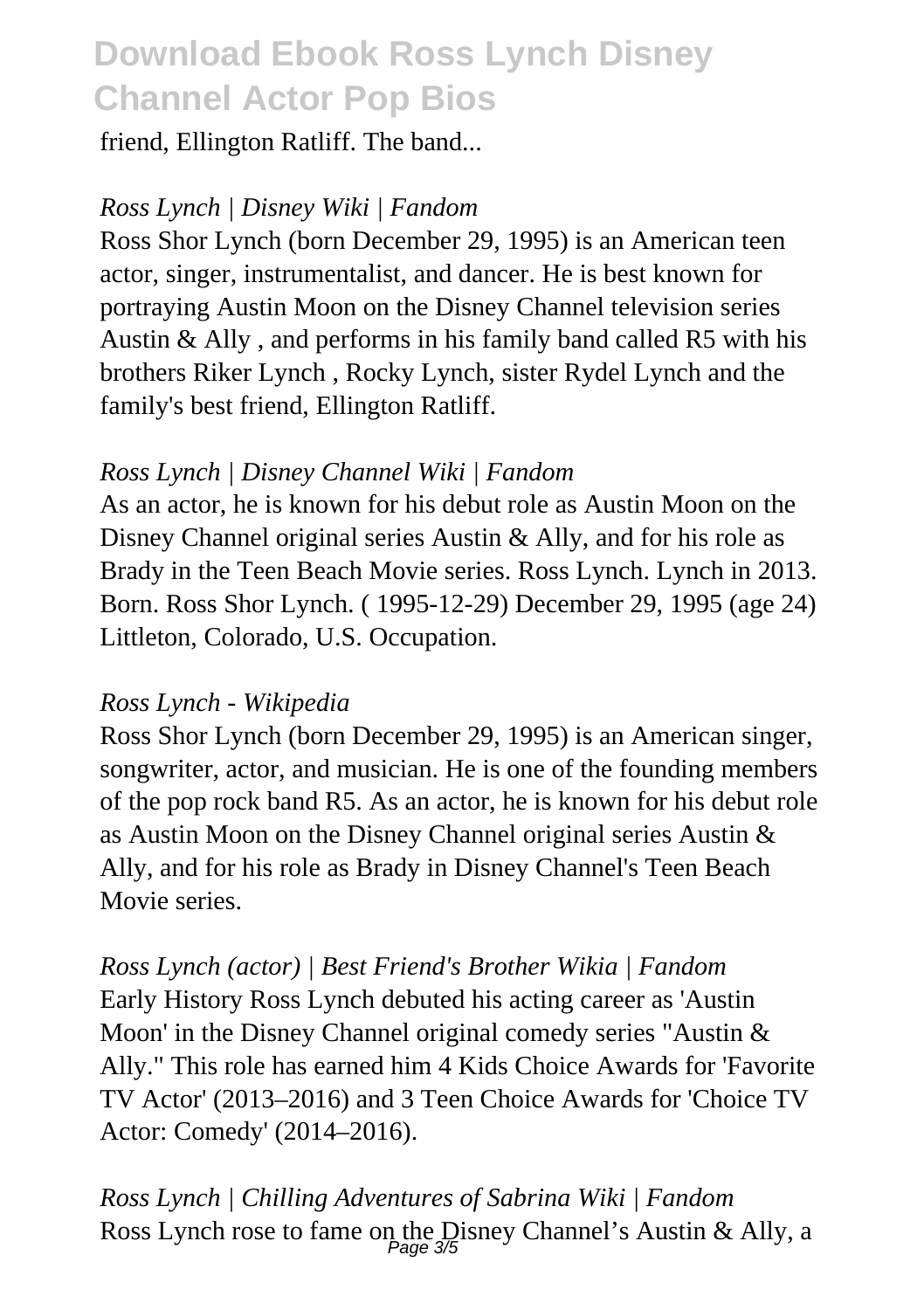saccharine tween comedy that wrapped after four seasons in 2016. A year later, he starred as the titular character in My Friend Dahmer, a strikingly different role and his first serious film project.

*Ross Lynch, The Disney Star Who Went Dahmer | V Man* Lynch, best known for the Disney Channel series "Austin & Ally" and the "Teen Beach Movie" series, buries his pop-star stature in a messy mop of hair, thick wireframe glasses and a dull stare.

*How Disney Star Ross Lynch Came to Play Serial Killer ...* Ross Lynch has been doing his Disney Channel thing since 2012 when he was cast as Austin in their hit TV series Austin & Ally. He's gone on to star in one of Disney Channel's most popular musical...

*Ross Lynch Spills About What It's REALLY Like to Be a ...* Ross Lynch debuted his acting career as 'Austin Moon' in the Disney Channel original comedy series "Austin & Ally." This role has earned him 4 Kids Choice Awards for 'Favorite TV Actor' (2013-2016) and 3 Teen Choice Awards for 'Choice TV Actor: Comedy' (2014-2016). In summer 2013, Lynch starred as ... 10.

#### *Top 50 Disney Channel Actors - IMDb*

Ross Lynch is an actor, singer, dancer and musician. He is one of the founding members of the band R5, formed with his siblings Riker Lynch, Rocky Lynch, Rydel Lynch (and drummer Ellington Ratliff). He is best known for his debut role as Austin Moon on the Disney Channel original series "Austin & Ally."

*Ross Lynch - Public Speaking & Appearances - Speakerpedia ...* ross lynch disney channel actor pop bios Aug 27, 2020 Posted By Debbie Macomber Media Publishing TEXT ID 940c0b38 Online PDF Ebook Epub Library advertisements keep a watch for a ross shor lynch born december 29 1995 is an american singer songwriter